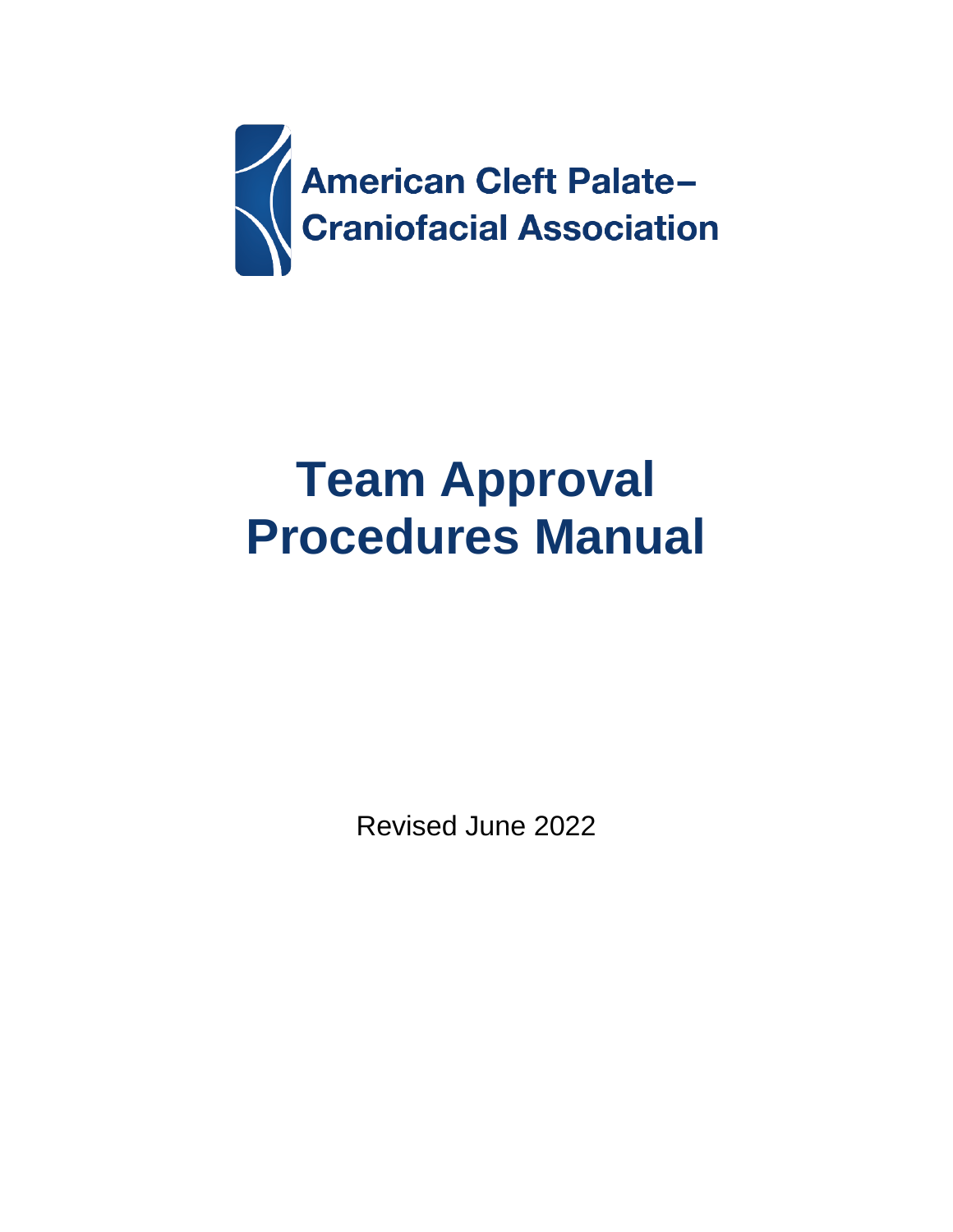# **Table of Contents**

| Introduction 1, 3 |  |
|-------------------|--|
|                   |  |
|                   |  |
|                   |  |
|                   |  |
|                   |  |
|                   |  |
|                   |  |
|                   |  |
|                   |  |
|                   |  |
|                   |  |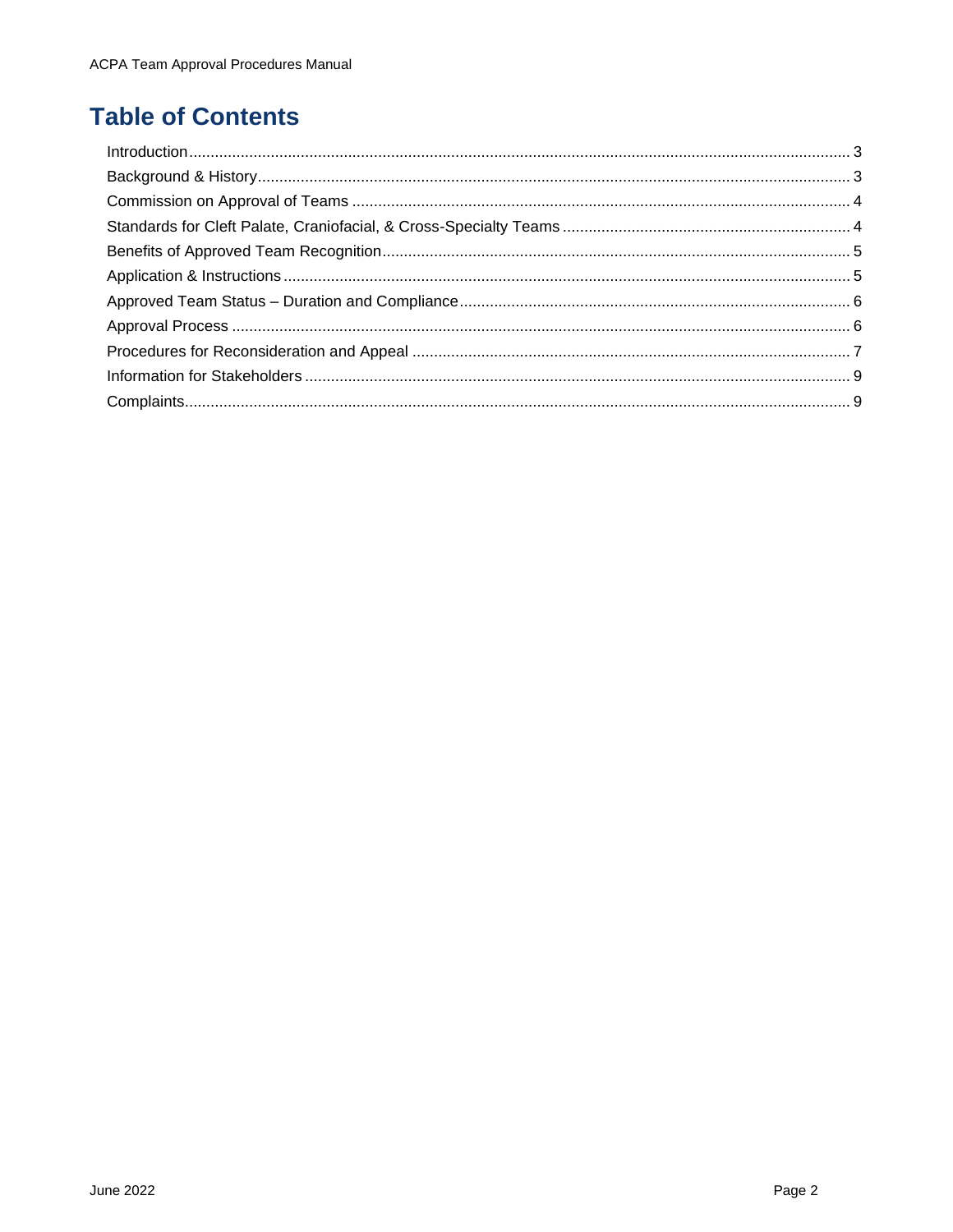# <span id="page-2-0"></span>**Introduction**

The American Cleft Palate-Craniofacial Association (ACPA) is a non-profit (501(c)(3)) association of interested individuals and healthcare professionals who treat and/or perform research on oral cleft and craniofacial conditions. ACPA is unique – it is a multidisciplinary organization of over 2,100 members who represent more than 30 disciplines in over 50 countries.

Since its inception in 1943, ACPA has worked to support the care of individuals affected by cleft and craniofacial conditions. These patients require care from a variety of specialists over time, and ACPA supports patients, families and professionals through every stage of their cleft and craniofacial journey.

# **Vision**

Leading interdisciplinary cleft and craniofacial care so patients and families thrive.

### **Mission Statement**

We empower and support cleft and craniofacial healthcare professionals and the patients they serve through research, education, and advocacy. We promote team care and professional collaboration to ensure the highest quality resources are available to all with craniofacial differences throughout their healthcare journey.

The ACPA Team Approval process plays a major part in ensuring the mission becomes a reality. Cleft and craniofacial teams from the US and Canada can apply to be recognized as an ACPA Approved Team. This distinction is for teams that demonstrate they meet the Standards for Approval of Cleft Palate and Craniofacial [Teams](https://acpa-cpf.org/team-care/standardscat/standards-of-approval-for-team-care/) – standards that identify essential characteristics of quality for team composition and functioning. The standards are based on [The Parameters for Evaluation and Treatment of Patients with Cleft](https://acpa-cpf.org/team-care/standardscat/parameters-of-care/) Lip/Palate or Other [Craniofacial Anomalies,](https://acpa-cpf.org/team-care/standardscat/parameters-of-care/) which identify recommended practices for the care of patients.

[ACPA Approved Teams](https://cleftline.org/find-a-team/acpa-approved-teams-in-the-us-and-canada/) are listed on the website and are available for the general public to reference when choosing a provider for cleft and craniofacial healthcare needs. Although ACPA Team Approval does not extend beyond teams outside of the U.S. and Canada, the website also [lists teams from around the world](https://cleftline.org/find-a-team/international-teams/) as a resource for patients and families.

# <span id="page-2-1"></span>**Background & History**

ACPA's Team Standards Committee developed a listing mechanism for teams that was implemented in 1996. Before that time, team listings were only available to ACPA members. The new process defined criteria for team listings based on minimum standards of care and included a mechanism for the categorization of teams.

In the spring of 2006, ACPA established the Task Force on Team Compliance to determine whether or not the current process appropriately reflected optimal patient care. The Task Force reviewed the current mechanism, other organizations' compliance processes and relevant documentation including the *[Parameters for Evaluation](http://www.acpa-cpf.org/teamcare/Parameters07rev.pdf)  [and Treatment of Patients with](http://www.acpa-cpf.org/teamcare/Parameters07rev.pdf) [Cleft Lip/Palate or Other Craniofacial Anomalies](http://www.acpa-cpf.org/teamcare/Parameters07rev.pdf)*.

The Task Force proposed an approval process to verify the quality of care provided by teams. The process provided standards that identified essential characteristics of quality for team functioning to facilitate the improvement of team care. It also offered accurate information to patients and families regarding services provided by teams that meet specific standards.

Six components were identified as essential to the quality of care provided by treatment teams:

- 1. Team Composition
- 2. Team Management and Responsibilities
- 3. Patient and Family/Caregiver Communication
- 4. Cultural Competence
- 5. Psychological and Social Services
- 6. Outcomes Assessment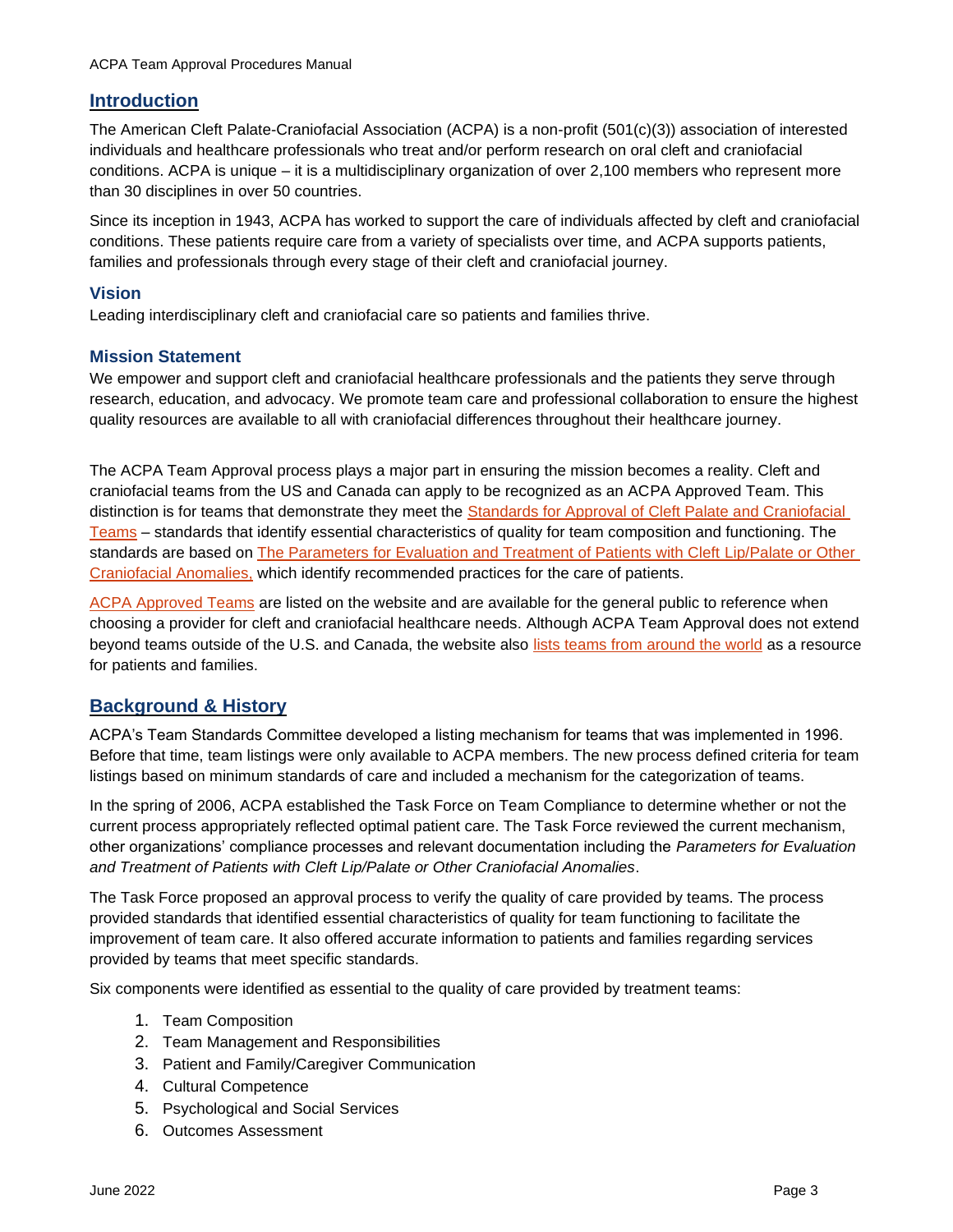The Task Force developed the *Standards for Cleft Palate and Craniofacial Teams* which are closely aligned with the ten fundamental principles for optimal care addressed in the *Parameters*. These standards were widely circulated for peer review and comment by ACPA members and related organizations. The *Standards* were approved by the ACPA Board in 2008. A pilot team approval program was introduced in 2008 and the approval process was initiated in 2009.

# <span id="page-3-0"></span>**Commission on Approval of Teams**

The Commission on Approval of Teams was established in November 2008 to:

- Maintain standards for the approval of teams providing interdisciplinary care to individuals and families affected by cleft lip, cleft palate and other craniofacial anomalies;
- Evaluate teams that voluntarily apply for approval;
- Recognize teams that meet the standards for approval;
- Maintain a listing of approved teams; and
- Furnish lists of approved teams to appropriate persons and agencies.

The Commission consists of nine voting members, which includes the chair and chair-elect. Members are recommended by the Commission and approved by the ACPA Board for a three-year term. The chair-elect is chosen by the Commission from the current Commission members and is approved by the ACPA Board. The position of chair-elect is a one-year term, which is then followed by a two-year term as chair of the Commission. All voting members of the Commission are ineligible to hold positions on the ACPA Board or Nominating Committee during their terms of service.

| <b>Position</b>                                                                                                                                                                                                                                       | <b>Qualifications</b>                                                                                  | <b>Number</b> |
|-------------------------------------------------------------------------------------------------------------------------------------------------------------------------------------------------------------------------------------------------------|--------------------------------------------------------------------------------------------------------|---------------|
| Medical and health care professionals representing<br>the following specialties/roles: Surgery,<br>orthodontics, speech-language pathology,<br>psychology/social work, team coordination,<br>craniofacial surgery, and other medical<br>professional. | ACPA Member in good standing                                                                           | 7             |
| <b>Public Accreditation Representative</b>                                                                                                                                                                                                            | Expertise in accreditation. ACPA<br>membership is not required.                                        | 1             |
| Public Representative (e.g., affected individual or<br>family member)                                                                                                                                                                                 | Represent direct and indirect users of<br>team skills or services. ACPA<br>membership is not required. | 1             |

# **Voting Members of the Commission on Approval of Teams**

Two ex-officio non-voting members also serve on the Commission. One acts as liaison to the ACPA Board of Directors and the other is the ACPA National Office liaison.

# <span id="page-3-1"></span>**Standards for Cleft Palate, Craniofacial, & Cross-Specialty Teams**

ACPA Approved Teams are comprised of experienced and qualified professionals from medical, surgical, dental and allied health disciplines working in an interdisciplinary and coordinated system. The purpose and goal of team approval is to confirm that the team has the commitment and capacity to provide care in a coordinated and consistent manner with the proper sequencing of evaluations and treatments with the framework of the patient's overall developmental, medical and psychological needs.

The [Standards for Approval of Cleft Palate and Craniofacial Teams](https://acpa-cpf.org/wp-content/uploads/2017/06/standards.pdf) identify essential characteristics of quality for team composition and functioning.

**Note:** ACPA Team Approval is a voluntary and non-exclusionary process. There is no judgment or statement of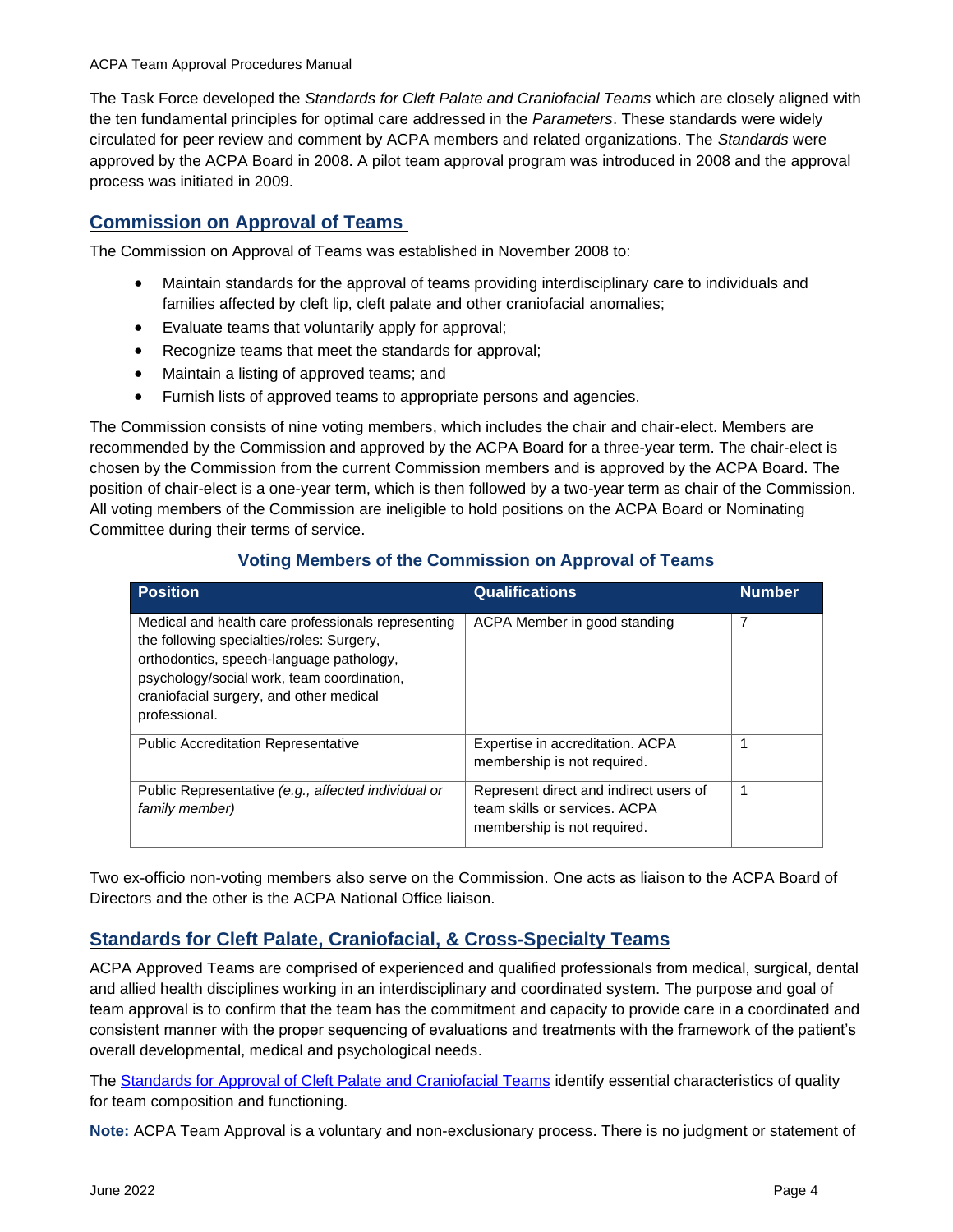quality made about established teams that have not selected to apply for approval; nor is holding approval required in order for health care professionals to organize and advertise themselves as a team. However, all teams that do choose to undergo an external evaluation and demonstrate compliance with the standards for team care will be listed as ACPA Approved Teams. ACPA encourages patients and families to consider ACPA Approved Teams first for cleft and craniofacial healthcare needs.

# <span id="page-4-0"></span>**Benefits of Approved Team Recognition**

The ACPA Team Approval Program:

- Improves Quality Outcomes
- Supports Patient Satisfaction
- Demonstrates Commitment to Ongoing Improvement
- Increases Institutional Reputation
- Supports Insurance Company Requests for Treatment

ACPA Approved Teams receive the following benefits:

- Listing on ACPA website
- Option to list approval status in marketing and communication materials
- Document recognizing status as an ACPA Approved Team
- Access to the ACPA Team Approval Logo
- ACPA Team Approval materials including brochures and table tents
- Team Toolkits provided upon approval

# <span id="page-4-1"></span>**Application & Instructions**

The application for ACPA Team Approval is made available at [https://acpa-cpf.org/team-care/team-application/](https://acpa-cpf.org/?page_id=761&preview=true) each spring. Applications are typically due during the summer.

# **Instructions**

Email [teams@acpa-cpf.org](mailto:teams@acpa-cpf.org) or call 919-933-9044 for more information.

- When preparing the application, teams are encouraged to refer to the implementation language associated with each standard as outlined in the [Standards for Cleft and Craniofacial Teams](http://www.acpa-cpf.org/team_care/standards/) document.
- **Important Notes Regarding Medical Records**
	- o All reports should be current, within three years of submission date.
	- o Comply with HIPAA regulations and omit all patient identifying information. Applications containing Protected Health Information will be returned for redactions. If an application is returned a second time, a \$125 penalty will be due upon resubmission.
	- $\circ$  Only submit the pertinent medical record pages. If an item is submitted from electronic systems, place a star (\*) by the section(s) that document compliance with the standard. Remove all extraneous pages.
- When responding to essay questions, be sure all responses are in English with proper grammar and spelling.
- Only completed applications that meet the page and word limitations will be accepted and reviewed. Each essay response has a maximum of 500 words. Cleft Palate Teams are not to complete the sections specifically noted for Craniofacial Teams or Cross-Specialty Teams.
- It is recommended that you download a copy of the entire submission and keep it on file.
- Include payment to ACPA by check, Visa, MasterCard, Discover, or American Express. Payment can be made online or submitted to: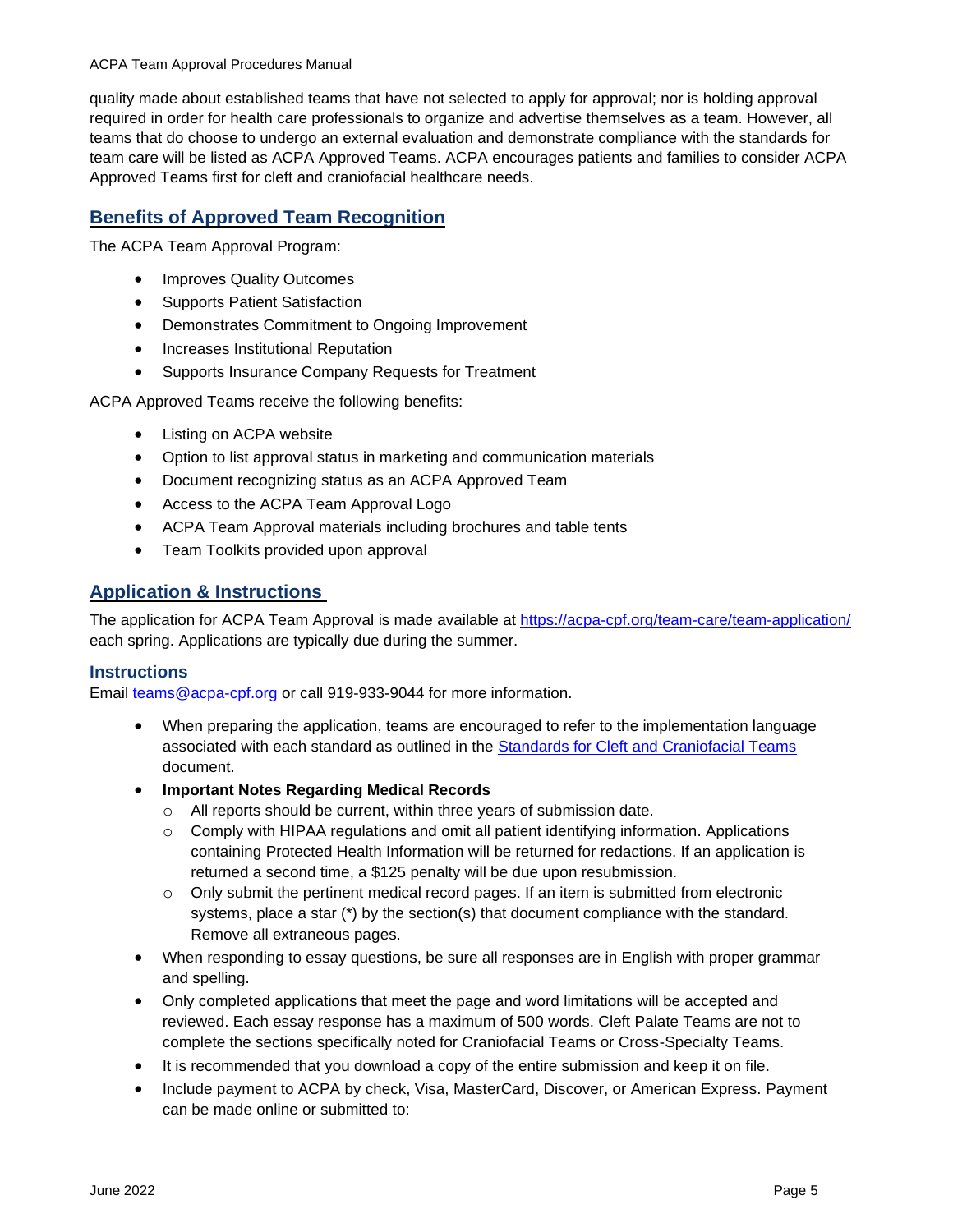ACPA Team Approval 1504 East Franklin Street, Suite 102 Chapel Hill, NC 27514 919.933.9044 [teams@acpa-cpf.org](mailto:teams@acpa-cpf.org)

# **Fees**

A non-refundable application fee is required from all applying teams. An annual listing fee is due from all Approved Teams. This fee is included in the application fee for an Approved Team's first year of approval. A penalty fee may be applied to applications that include unredacted Protected Health Information.

Team fees help offset the costs to administer the ACPA Team Approval program. More information regarding fees is available on the ACPA Web site and from the ACPA National Office.

# <span id="page-5-0"></span>**Approved Team Status – Duration and Compliance**

When a Team is approved, the status is recognized for five (5) years.

ACPA Approved Teams must submit an [Annual Self-Audit Report](https://acpa-cpf.org/team-care-self-audit-report/) to demonstrate continued compliance with the Standards.

**At the end of five years, Teams that wish to maintain their status as an ACPA Approved Team must resubmit the application.** 

# <span id="page-5-1"></span>**Approval Process**

# **Classifications of Approval**

Three classifications exist for ACPA Team Approval:

- **Approved**: Meets all requirements for approval.
- **Denied:** Does not meet the requirements for approval.
- **Pending**: More information is required before a final decision can be made.

### **Review Process**

Thea ACPA Team Approval process is described below. Teams seeking approval should contact ACPA if questions arise regarding the process or interpretation of the approval standards. The ACPA National Office team is available to provide assistance.

ACPA Commission on Approval of Teams 1504 East Franklin Street, Suite 102 Chapel Hill, NC 27514 Phone: 919-933-9044 E-mail: [teams@acpa-cpf.org](mailto:cat@acpa-cpf.org)

### **Evaluation of Applications**

The National Office reviews applications to ensure they are complete and have been redacted appropriately and notifies teams of any issues. The Commission then evaluates the applications. In order to avoid actual or implied conflict of interest, members of the commission must recuse themselves during discussions and voting:

- Pertaining to the applications or approval decisions involving their own team.
- Including any conflict of interest or the appearance of a conflict of interest.

After reviewing and discussing each application, the Commission votes to:

• Award approval for five years.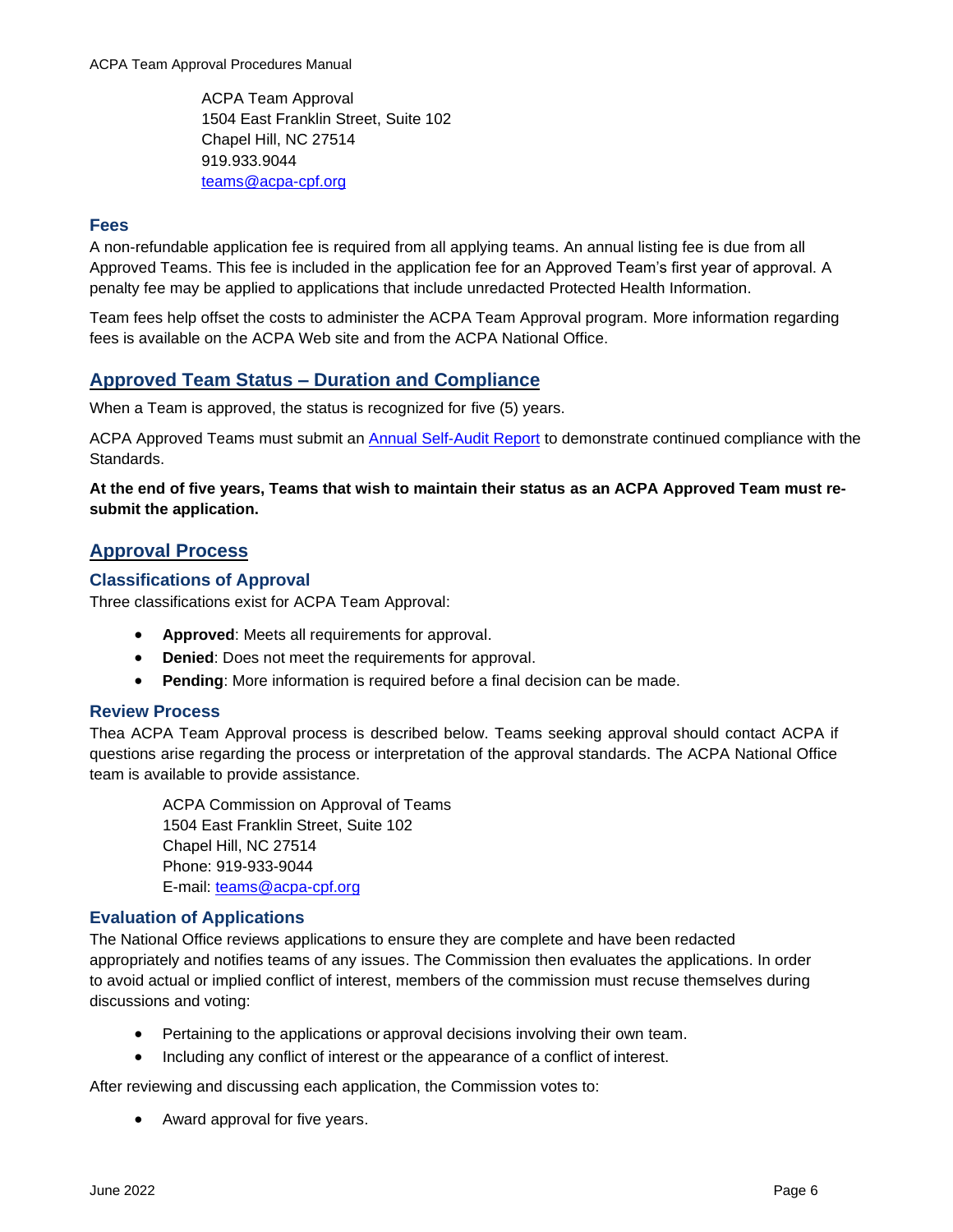- Request additional information.
- Deny approval. Denied teams are invited to reapply as early as the following year.

The Commission's decision is transmitted in writing to teams within 30 days of the decision.

# **Pending Status**

If a team receives a status of pending, they must submit additional documentation as outlined in the notification letter within 60 days. The Commission will review additional documentation and notify the team within 60 days of receipt. A Pending status can only be conferred once; if the Commission determines that the additional documentation does not meet the Standards, approval will be denied.

# **Review of Annual Self-Audit Report**

Teams must submit an annual self-audit report (using the ACPA Self-Audit Report) and a team listing fee to maintain status as an ACPA Approved Team. These items must be submitted in the years between applications. Upon receipt of the annual self-audit report and fee, the Commission will review the report and determine whether corrective action needs to be taken by the Team. If corrective action is required, the Commission will communicate that to the Team. In the communication, the Commission will specify the areas that need correction and/or improvement and will establish a deadline by which the Team must (1) take those actions and (2) submit a written report demonstrating compliance with the approval standards. If the Team fails to implement the required actions to the satisfaction of the Commission, the Commission may decide to withdraw approval or, if circumstances warrant, grant the Team additional time to achieve compliance. A decision to withdraw approval may be appealed in accordance with the appeal procedures specified below.

# <span id="page-6-0"></span>**Procedures for Reconsideration and Appeal**

# **Reconsideration of Decision to Deny or Withdraw Approval**

The Commission will provide justification for any denial or withdrawal of approval. The applicant team may request a reconsideration of the decision. The reconsideration provides the team with the opportunity to present additional evidence, in writing, attesting to compliance with the appropriate standards.

A team desiring a reconsideration must submit a letter containing the formal request and additional evidence addressing each standard for which the team was cited for being out of compliance within 30 days of the decision letter date. A team may submit this information via email to [teams@acpa-cpf.org o](mailto:teams@acpa-cpf.org)r mail to:

Commission on Approval of Teams Team Approval Reconsideration 1504 East Franklin Street, Suite 102 Chapel Hill, NC 27514

The team is responsible for ensuring that the request for reconsideration is received by the Commission within 30 days of the decision letter date. If the team does not submit a reconsideration request within the allowable timeframe, the decision to deny or withdraw approval is final and cannot be appealed. The Commission will review reconsideration requests within 60 days of receipt of the team's request. If the Commission reaffirms the original decision, the team may file an appeal.

### **Appeal Process**

Only decisions to deny or withdraw approval may be appealed. An appeal may be made only after a team has asked for reconsideration. A team may appeal only on one or more of the following grounds:

- The decision was arbitrary, capricious or not supported by substantial evidence;
- The Standards were not applied properly; or
- The approval policies and procedures were not followed.

The burden of proof of rests with the appealing program. The standard of proof is proof by a preponderance or greater weight of the evidence.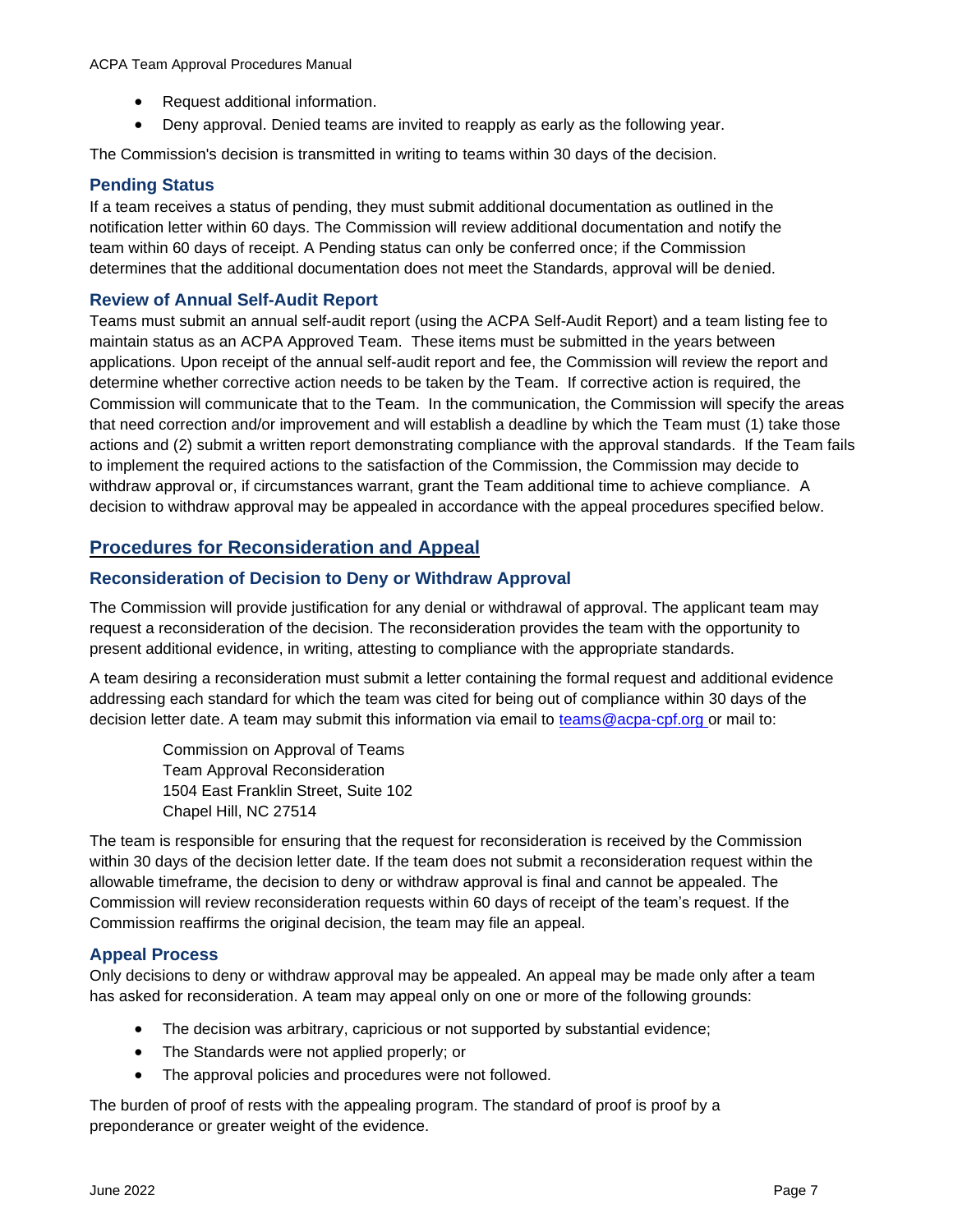# *Filing an Appeal*

A team requesting an appeal must submit a letter specifically requesting the appeal, citing one or more of the grounds listed above upon which the team is basing its appeal within 30 days of the reconsideration decision letter date. The team will also provide a written explanation of the grounds for appeal. No new information or supporting documentation shall be included that was not present at the time of the decisions made by the Commission. The team shall submit its appeal to the ACPA President via email to [teams@acpa-cpf.org o](mailto:teams@acpa-cpf.org)r post to:

ACPA President Team Approval Appeal 1504 East Franklin Street, Suite 102 Chapel Hill, NC 27514 cc: Chair of the Commission

The team is responsible for ensuring the request for appeal has been received within 30 days of the Commission reconsideration decision letter date. The Commission will provide the ACPA President with all information regarding its decision and shall not introduce any information not present in the original decision.

# **Appeal Panel**

The ACPA President shall select at least five persons as members of the appeal panel. Those selected may not have a conflict of interest with the team or the decision being appealed. If the president has a conflict of interest with the program or the decision the president must recuse him/herself. In that event the presidentelect will act in the president's place. After the panel has been appointed, the names will be transmitted to the team representative and the Commission chair. The Team and the chair have the ability to challenge any appointment for just cause (e.g., conflict of interest, bias, etc.). Following consideration of any challenges, the president (or if necessary, the president-elect) shall select three members (one to serve as chair) to hear the appeal. The team and the Commission chair shall be informed of the final appointments. Appointment of the panel shall be completed within 30 days of the receipt of the team's appeal.

### *Appeal Hearing*

The panel chair shall schedule an appeal hearing within 60 days of receipt of the written appeal and the written response of the Commission. Each side shall have the right to present a statement or argument via telephone conference. After the hearing, the panel shall meet to consider its decision. The decision must be approved by majority vote of the panel.

### *Panel Decision and Report*

The appeal panel is charged to review the record and to determine whether the team has carried its burden of proving the ground(s) it alleged in support of its appeal.

The panel may make one of the following decisions:

- Affirm the decision made by the Commission.
- Remand the case to the Commission for reconsideration in light of the panel's findings regarding procedural violations or substantive errors in the decision.

The panel will produce a written report stating the basis for its decision. The report will be disseminated to the team, the ACPA President and the Commission within 15 days of its decision. If the panel upholds the decision of the Commission, that decision becomes final.

### *Reconsideration Following a Remand*

When a decision is remanded, the Commission shall reconsider its previous decision no later than 30 days following notification of the panel's decision. The results of the reconsideration will be transmitted to the team and the president within 15 days of the reconsidered decision. Reconsidered decisions after an appeal are final. No further appeals process is available.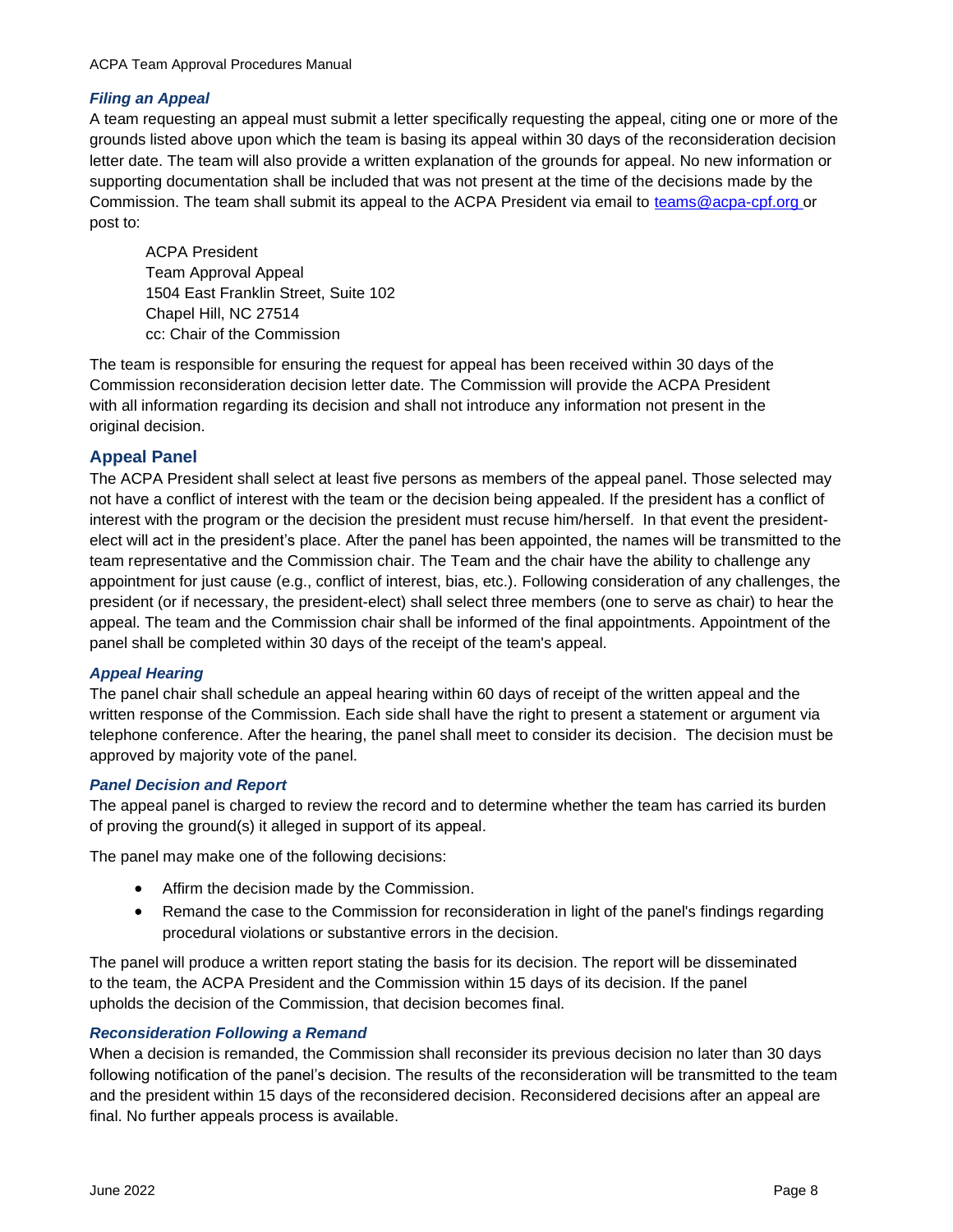# <span id="page-8-0"></span>**Information for Stakeholders**

#### **Public Disclosure**

The Commission will release the following information regarding the approval process:

- Information concerning the policy and procedures associated with the approval process including the members of Commission.
- A listing of teams that have been approved.

The Commission will not make available to the public any team's application, supporting documentation and/or resulting correspondence.

#### **Conflict of Interest**

All representatives of the Commission and the supporting National Office staff must annually document any conflicts of interest and avoid them in all matters concerning the approval of teams. Responsibility for avoiding conflicts will reside with the Commission.

### **Listing of Approved Teams**

The ACPA National Office publishes the list of approved teams on the website. ACPA Approved Teams may indicate their approval status to the public using the guidelines provided by the Commission. The listing must reflect the current status of approval. Teams providing inaccurate approval information will be notified. If the information is not corrected, the Commission will provide a public notice correcting the listing and may change the approval status.

# <span id="page-8-1"></span>**Complaints**

# **Complaints Regarding Approved Teams**

A complaint about an ACPA Approved Team may be submitted by any professional staff member and/or member of the public.

### *Criteria*

Complaints filed against approved teams must:

- Be related to the *Standards for Cleft Palate and Craniofacial Teams*,
- Describe the specific nature of the complaint, and
- Have occurred within two years of the date of the filing of the complaint.

Complaints must be in writing and include the complainant's name, address and telephone contact information and the complainant's relationship to the team. The letter must be signed and submitted in writing via U.S. mail return receipt, overnight courier or hand delivery to:

> Chair, ACPA Commission on Approval of Teams 1504 East Franklin Street, Suite 102 Chapel Hill, NC 27514

#### *Investigation*

Within 15 days of receipt of the complaint, a copy (with identifying information removed) will be forwarded to the chair of the Commission for review. If the Commission determines that the complaint meets the criteria, the Commission will decide whether or not to investigate. A majority vote of the Commission is required to investigate the complaint. If the complaint does not meet the criteria, the individual filing the complaint will be notified within 30 days of the Commission receiving the complaint.

If the Commission votes to investigate the complaint, the complainant will be notified within 30 days of the transmittal of the original notification of the chair that the investigation will proceed. The complainant will be notified that it may be necessary for him/her to be identified during the investigation. If the complaint proceeds, the complainant will be asked to sign a waiver of confidentiality (limited to those involved in the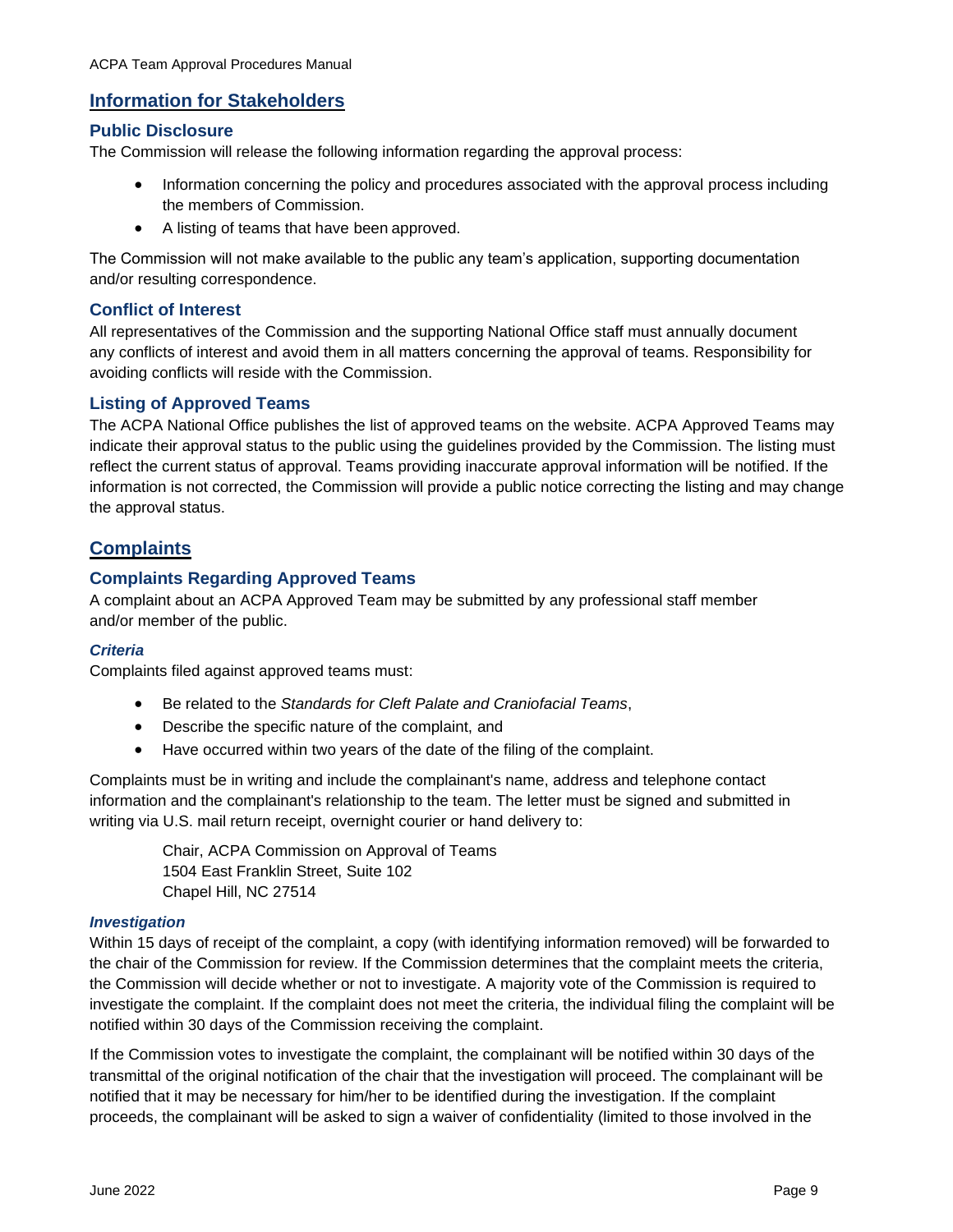investigation and decision-making process). If the complainant does not want to be identified, the complainant may withdraw the complaint, and the investigation will not proceed.

The team will be notified in writing by the chair of the Commission of the complaint within 15 days of receipt of the waiver of confidentiality. A copy of the complaint will accompany the correspondence from the Commission. The team will be given 45 days to provide a written response and any supporting documentation. Within 15 days of receipt of the response to the complaint, the chair of the Commission will forward the information to the Commission members. Identifying information about the complainant and the program under investigation will not be provided unless a majority of the voting members of the Commission consider the information necessary for the investigation. Additional information can be sought from either the complainant and/or the team if requested by a majority of the Commission. All conflict of interest policies regarding Commission members' participation in approvals will apply to complaint procedures.

The Commission must determine a course of action within 30 days of receiving information. Possible actions include the following:

- Dismissing the complaint;
- Recommending changes to be implemented within a specified period of time;
- Withdrawing approval.

Withdrawing approval will be communicated to the team within 15 days of the decision. The team will have the opportunity to request reconsideration within 30 days of the notification. If the team does not seek reconsideration, the finding will be final. After a reconsideration that upholds a decision to withdraw approval, the team may appeal the decision.

# **Complaints Regarding the Commission on Approval of Teams**

### *Criteria*

Complaints against the Commission may be filed by any approved team professional staff member and/or member of the public. Complaints filed against Commission must:

- Be related to the Standards for Cleft Palate and Craniofacial Teams.
- Describe the specific nature of the complaint.
- Have occurred within one year of the date of the filing of the complaint.

Complaints must be in writing and include the complainant's name, address and telephone contact information and the complainant's relationship to the team and be signed and submitted in writing via U.S. mail, overnight courier, or hand delivery to:

> ACPA President 1504 East Franklin Street, Suite 102 Chapel Hill, NC 27514

### *Investigation*

Within 15 days of the receipt of the complaint, a copy (with identifying information removed) will be forwarded to the ACPA President. The president will determine if the complaint meets the criteria stipulated above. If the complaint does not meet the criteria, the individual filing the complaint will be notified of that finding within 30 days of the forwarding of the complaint. The decision of the president to reject the complaint is final.

If the president determines to investigate the complaint, the complainant will be notified that the investigation will proceed within 30 days of the transmittal of the forwarding of the complaint. The complainant will be notified that it may be necessary for him/her to be identified during the investigation. If the complainant does not want to be identified, they can withdraw the complaint, and the investigation will not proceed.

The Commission will be notified of the complaint in writing by the president within 15 days of receipt of the waiver of confidentiality. A copy of the complaint will accompany the correspondence from the Commission.